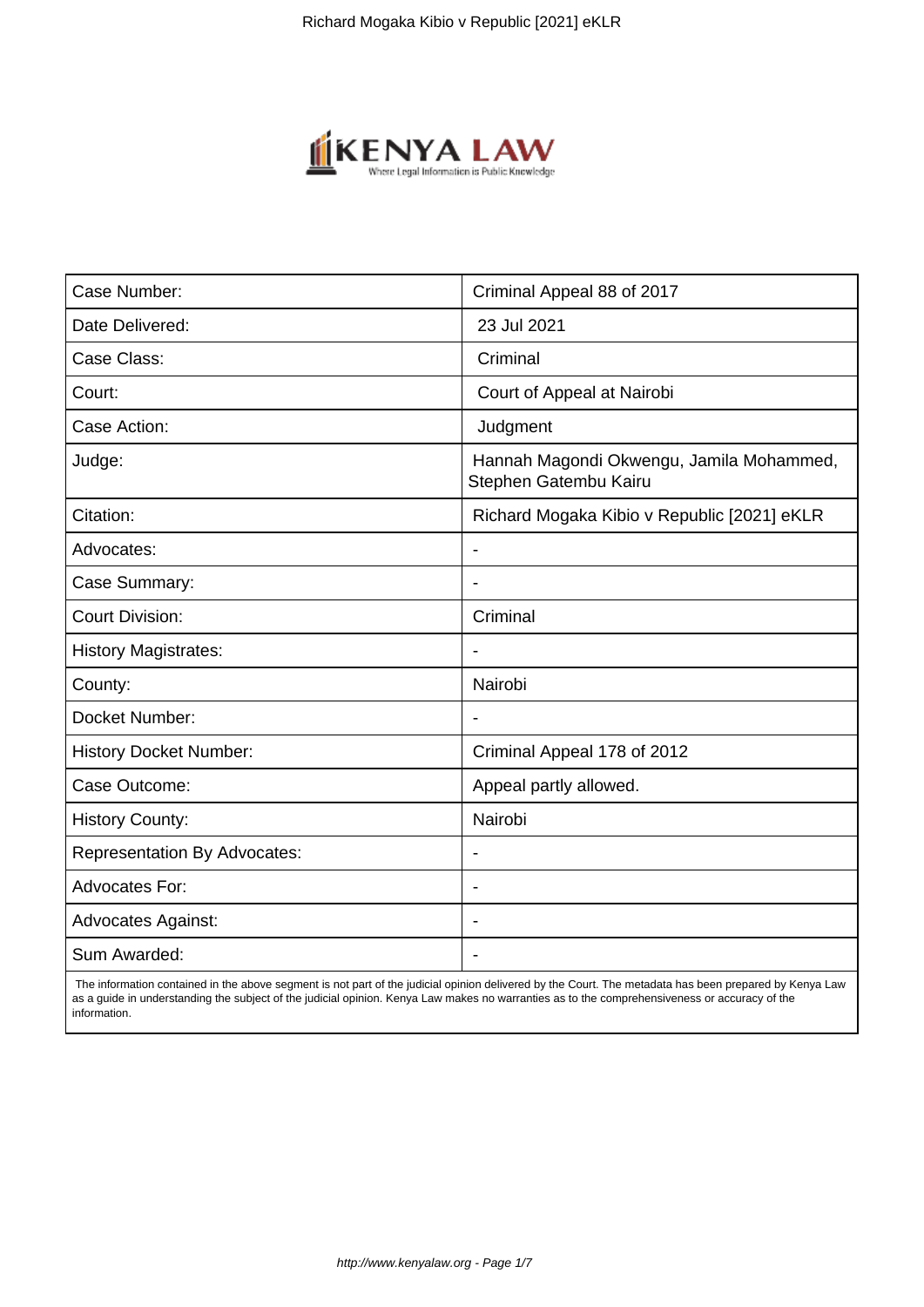#### **IN THE COURT OF APPEAL**

# **AT NAIROBI**

#### **(CORAM: OKWENGU, GATEMBU & J. MOHAMMED, JJ.A)**

### **CRIMINAL APPEAL NO. 88 OF 2017**

# **BETWEEN**

**RICHARD MOGAKA KIBIO....................................................................................APPELLANT**

**AND**

**REPUBLIC...........................................................................................................................RESPONDENT**

*(An appeal from the judgment of the High Court of Kenya at Nairobi (Kimaru, J.) delivered on 24th February, 2016*

*in*

*High Court Criminal Appeal No. 178 of 2012)*

**\*\*\*\*\*\*\*\*\*\*\*\*\*\*\*\*\*\*\*\*\*\*\*\*\*\*\*\*\*\*\*\*\*\*\*\*\*\*\*\*\*\*\*\*\*\*\***

#### **JUDGMENT OF THE COURT**

1. This is a second appeal in which the appellant, Richard Mogaka Kibio, is challenging his conviction and sentence for the offence of defilement. The charge against him before the Chief Magistrates Court at Kibera, Nairobi was defilement of a child contrary to Section 8(1) as read with Section 8(4) of the Sexual Offences Act. The particulars were that on 20th February 2010 in Nairobi within the then Nairobi Area Province, he committed an unlawful act by inserting his male genital organ (penis) into the genital organ of a female (vagina) of JKM a child aged 14 years which caused penetration.

2. The facts as established by the prosecution before the trial court were that the 14-year-old JKM was at the material time living with her father in their single room home in Nairobi. Her mother lived upcountry. Her brother's room was adjacent. On 20<sup>th</sup> February 2010, JKM's father, RMO (PW3), who worked for a security company left home at about 4.00 p.m. to go to work, leaving the appellant in his son's room.

The son had at the time gone to the rural home. JKM was in school at that time.

3. In the evening at about 9.00 p.m., JKM went to her brother's room to deliver ugali which she had cooked. There was electricity in the room. She found the appellant on the sofa watching TV. She placed the ugali on the table and left. She returned later to collect the plate. As she did so, it was her testimony that the appellant rose from the sofa, locked the door, grabbed her, and threw her on the bed and defiled her. She went on to say that she tried to pull herself away from the appellant; that she was shouting but the appellant increased the volume of the TV to drown out her shouting; that after he had finished defiling her, he opened the door, and she ran out half naked returning to her house where she slept alone until the following morning as her father was at work that night. Upon the father's return from work the following morning, she reported to him what had happened the previous evening.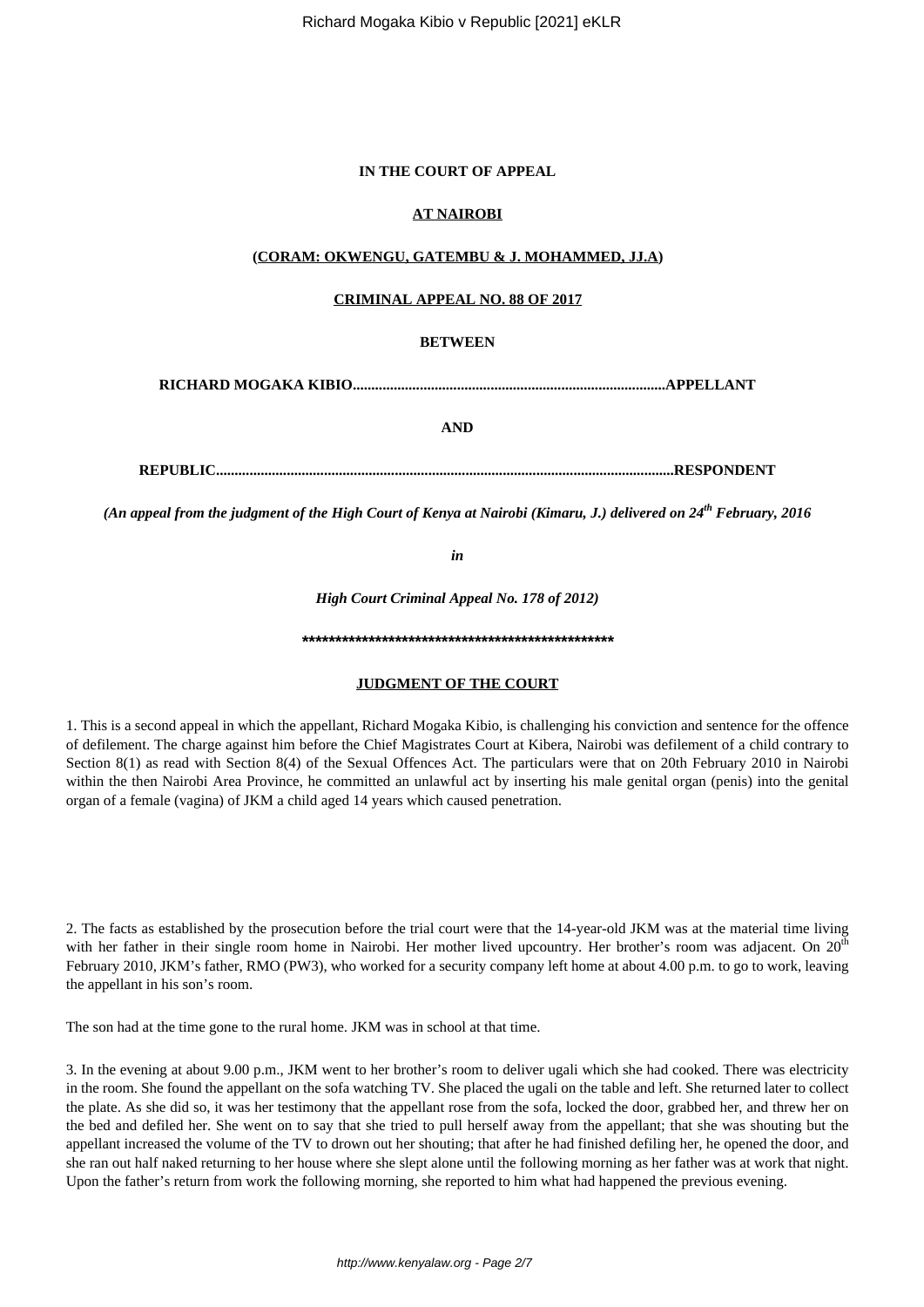4. JKM's father, RMO (PW3) stated that on getting home from work on morning of  $21<sup>st</sup>$  February 2010, he found his daughter crying; that on inquiring from her,

**"…***what was wrong, she told me the previous night she had cooked supper and took food to Richard Mogaka at night at 9.00 p.m., and when she went back to get the plate, the accused person grabbed and raped her, she said she feared as the accused person put a loud volume on the T.V and the radio***…"**

5. He stated that on looking at her, he saw blood at the back of her legs and that she was trembling; that he then called the appellant and asked him what had happened but he did not answer; that he then took his daughter to hospital and then proceeded to the police station.

6. Dr. Zephania Kamau (PW2) of Police Surgery Nairobi examined JKM on 23rd February 2010 at Nairobi Women Hospital where she had been admitted having presented with a history of rape. On examination, he noted that her external genitals were normal, her hymen was torn, and her posterior vagina was torn, and it oozed blood. He took her blood-stained clothes and sent them to the Government chemist for analysis. He completed and signed a P3 Form which he produced as an exhibit before the trial court.

7. Albert Kathure Mwaniki (PW4), a government analyst at Government Chemist Nairobi examined JKM's blood-stained clothes to establish presence of semen or spermatozoa but found none. He formed the opinion that the blood stains on the clothes was from the complainant as her blood group was O, whilst that of the appellant was blood group A. In his analysis, the blood stains had no relation to the appellant and could not tell "*whether the accused raped or did not rape the complainant*."

8. Dr. David Thuo (PW5) a medical doctor at Nairobi Women Hospital produced a medical report prepared by Dr. Mulombe who had examined JKM. Dr. Mulombe had since died. The report showed that JKM was examined at that hospital on  $21<sup>st</sup>$  February 2010 and admitted; that she was distraught; that vaginal examination showed bleeding, and *"revealed no vagina or cervical tears, the hymen was absent, she was discharged later, diagnosis was that of sexual assault."*

9. The last prosecution witness was the investigating officer, Police Constable Jackline Muthuli (PW6). At the material time, she was attached to Kilimani Police Station where the incident was reported. She interviewed JKM and her father RMO at the station on  $22<sup>nd</sup>$  February 2010 and recorded their witness statements. According to PW6, JKM narrated to her that the appellant is a friend to her brother; that the appellant was staying in the brother's room and had been there for four to five days; that in the evening in question, she took food to the brother's room and on returning to collect the plate, the appellant *"put loud music and attacked her"*. PW6 stated that JKM looked traumatized and was in pain and bleeding from her vagina.

10. PW6 stated further that on interrogating the appellant about the incident, *"he agreed he was staying at the house of the complainant's brother, and he admitted he had defiled her and wanted an agreement for settlement"* but *"refused to record a statement to the effect";* and that he thereafter charged the appellant with the offence. PW6 produced the original birth certificate relating to JKM.

11. In his defence, the appellant stated that he had lived in the house of JKM's brother for about a week as he waited for transport to enable him go back to Kisii; that JKM used to prepare food for them; that he was *"left in the house alone watching TV"* when JKM came and told him that she had notes to read; that he told her to go and read from the house but she insisted that she wanted to watch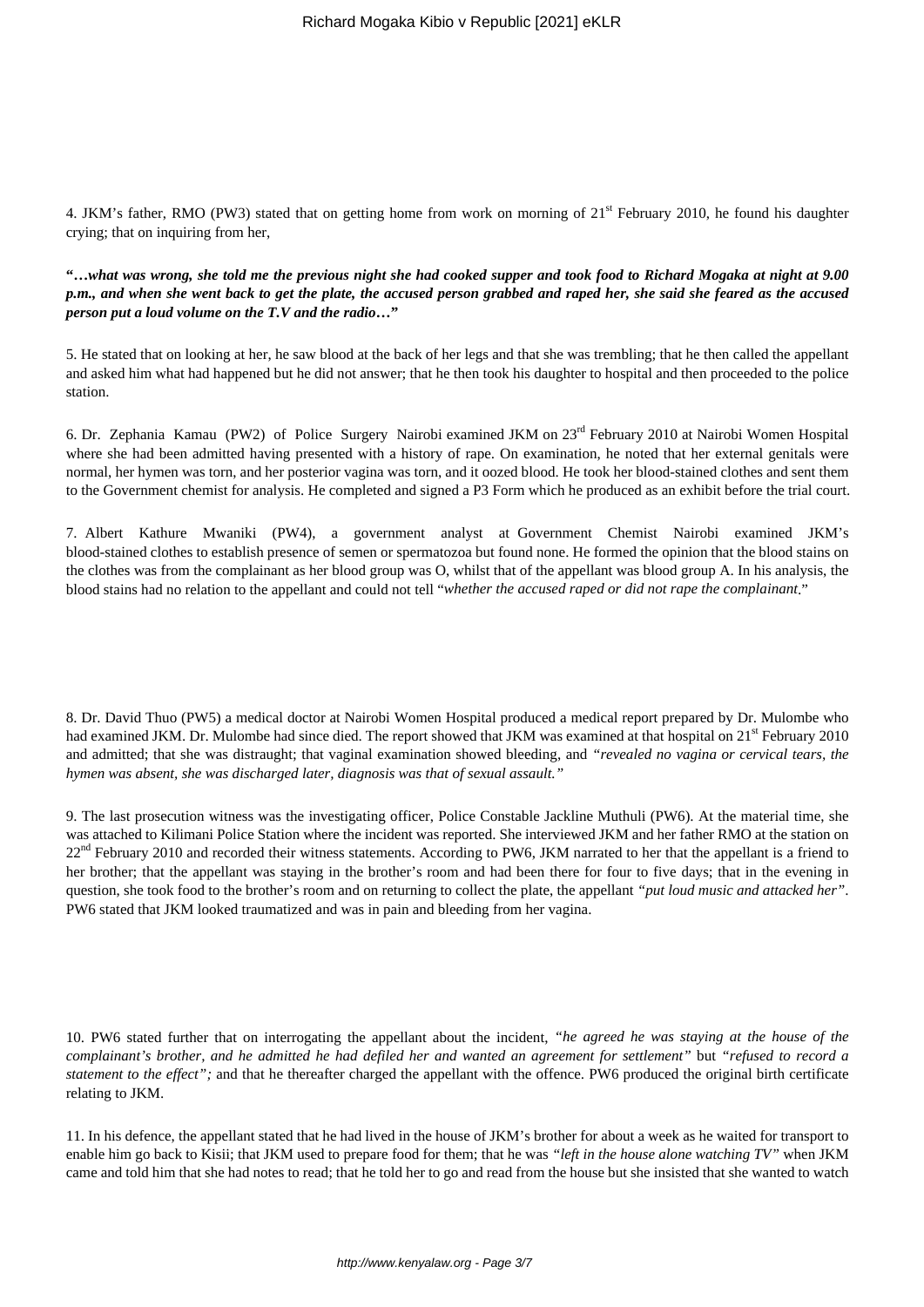TV where he was. He went on to say:

**"***I told her I was not comfortable and if her dad knew it would be bad. She told me she would watch a program and she would leave. I told her to go to the house and after three attempts to chase her away she went away and the following day her father came back from work and the father spoke to her and he came and he ordered me to open the house***."**

12. The appellant explained that he then woke up and accompanied JKM's father to where JKM was where he (RMO) accused him of having raped his daughter; that RMO picked a walking stick and beat him up and tied him with a rope; that RMO took JKM to hospital and he too was taken to hospital where he denied having raped her; that the police came and he was taken to the police station where he was forced to record a statement after which he was charged with the offence.

13. The trial magistrate was satisfied that there was no doubt that the ingredients of the offence had been established by the prosecution to the required standard; that on the face of the birth certificate, the age of JKM was established as was penetration; and that the evidence placed the appellant at the scene of crime. The trial court found the evidence of JKM *"very consistent and clear as to what transpired that night"* and had no doubt that she *"was talking the truth"* and her evidence was *"credible, consistent and corroborated by evidence of all other prosecution witnesses".* With that, the trial court convicted the appellant for the offence of defilement and subsequently sentenced him to imprisonment for a term of 20 years.

14. On appeal, the High Court (*Kimaru, J.*) after reviewing and analyzing the evidence expressed:

*"It is the duty of this court to closely examine the surrounding circumstances of the case in order to determine whether the witnesses were honest. From the evidence on record, it is clear that the appellant was placed at the scene. The issue for determination therefore would be who between the complainant and the appellant is telling the truth regarding the events of the night in question. This court has examined the proceedings during the trial. It is clear the complainant was consistent in her evidence. This was not shaken during cross examination. It was clear that the appellant sexually assaulted her. The accounts given by PW 3, PW 5 and PW 6 are consistent in the fact that the complainant appeared distraught. From careful examination of the surrounding circumstances of the case, this court is satisfied that the complainant was truthful in her evidence."*

15. Like the trial court, the learned Judge concluded that the prosecution had established all the ingredients of the offence to the required standard of proof and upheld the conviction and sentence.

16. In his grounds and amended supplementary grounds of appeal the appellant complains that the investigations were shoddy and shallow; that the issue of dock identification was not properly addressed; that Section 124 of the Evidence Act was not observed; that there were contradictions and inconsistencies in the prosecution evidence; that Section 198 of the Criminal Procedure Code in relation to language used in court was not observed; that the medical evidence did not support the conviction; that the court did not consider that there was a grudge; that the prosecution did not prove its case to the required standard; that the age of the victim was not proved; that no reasons were given for the rejection of his defence; and that the courts below failed to observe "various aspect" during sentencing.

17. During the virtual hearing of the appeal on  $5<sup>th</sup>$  May 2021, the appellant relied entirely on his written submissions. He urged that the investigations carried out by the prosecution were shallow; that the prosecution relied on hearsay information; that the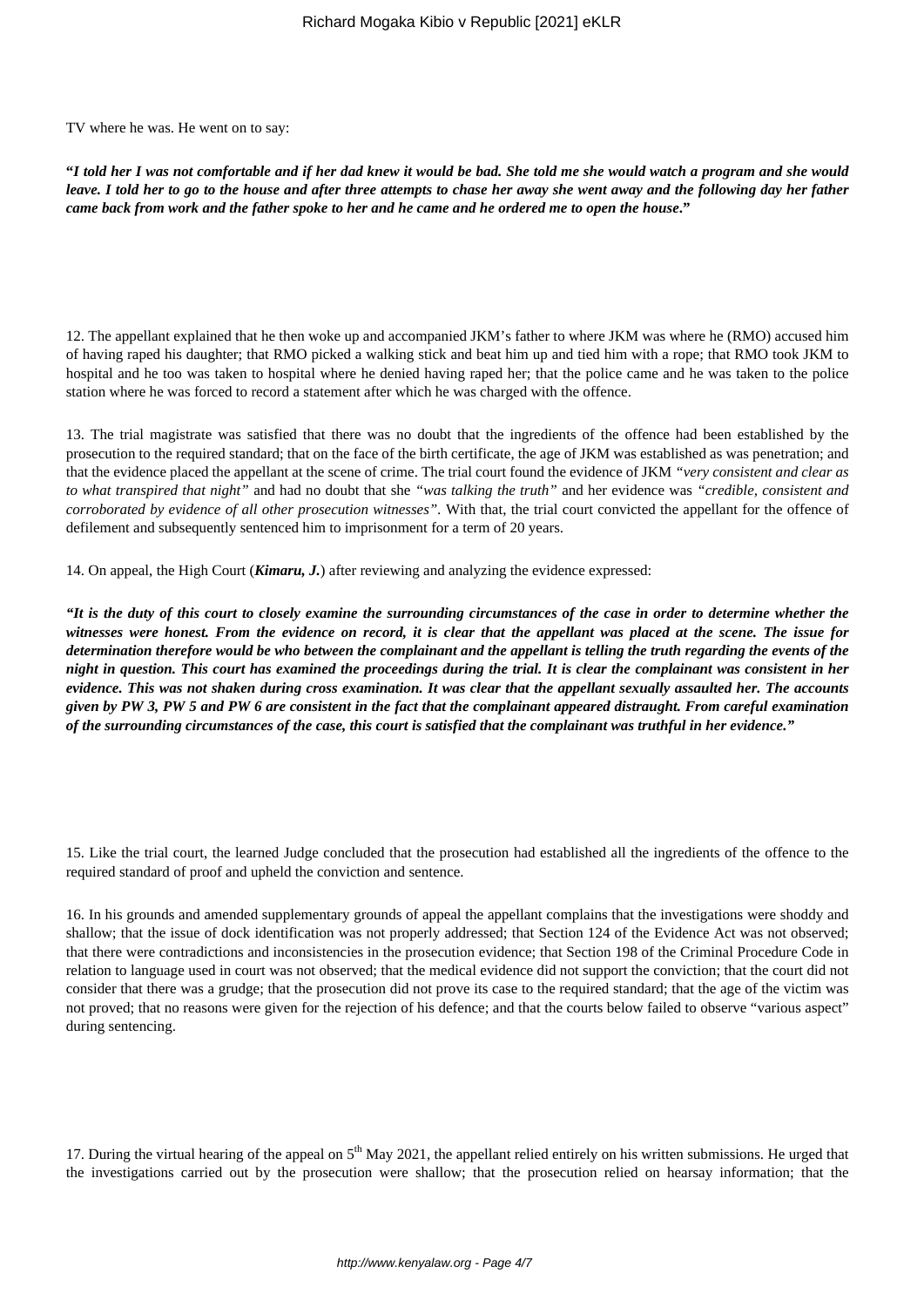prosecution failed to prove its case beyond reasonable doubt; that the trial court relied on dock identification which is unreliable as held in *Walter A. Omolo vs. Republic (1991) eKLR*; that the testimony of the victim, JKM, was not truthful and the prosecution case was not free from contradictions and inconsistencies; that the claim by JKM that she screamed is incredible as no member of the public came to her rescue; that the first appellate court failed to discharge its mandate to review and reevaluate the evidence as required. *Okeno vs. Republic [1972] EA 32* was cited.

18. He submitted further that the medical evidence was not duly considered, and neither was he given access to it; that penetration was also not established; that there was no tangible evidence linking him to the offence; and that his sworn defence was not given adequate consideration.

19. Conceding the appeal, learned counsel *Gitonga Muriuki* for the office of Director of Public Prosecution submitted that penetration was not proved; that the trial court relied on the evidence of a single identifying witness without corroboration as required under Section 124 of the Evidence Act; that there was no positive identification as the victim had not met the appellant before and she did not know him; that the issue of identification was not properly handled; that although the medical report indicated that JKM's hymen was absent, there was no indication when it was lost; that the evidence of the medical doctor and the Government analyst left a lot to be desired and was generally unreliable; and that the first appellate court failed to properly reevaluate the evidence.

20. We have considered the evidence, the appeal and the submissions. On a second appeal such as this, the jurisdiction of the Court is by reason of Section 361(1)(a) of the Criminal Procedure Code restricted to matters of law. This was underscored in *Karani vs. Republic [2010] 1 KLR 73* where the Court expressed that:

*"By dint of the provisions of section 361 of the Criminal Procedure Code, we are enjoined to consider only matters of law. We cannot interfere with the decision of the superior court on facts unless it is demonstrated that the trial court and the first appellate court considered matters they ought not to have considered or that they failed to consider matters they should have considered or that looking at the evidence as a whole they were plainly wrong in their decision, in which case such omission or commission would be treated as matters of law."*

21. Bearing that in mind, the principal question in this appeal is whether the prosecution established its case against the appellant to the required standard. Related to that is the question whether the first appellate court discharged its duty of reevaluation and reappraisal of the evidence.

22. On the question whether the prosecution discharged its burden of proof to the required standard, both courts below interrogated whether the ingredients of the offence of defilement, namely, age of the victim, the identity of the perpetrator and penetration, were established.

23. On the identity of the defiler, it was the testimony of the victim, JKM, that the appellant was residing in her brother's room for a few days and that on the evening in question she served him food in that room. JKM's father was also aware of the appellant's presence in his son's room when he left for work on 20<sup>th</sup> February 2010 at 4.00 p.m. The appellant himself stated that he was living in that room *"for about one week"* as he waited to return to Kisii. He confirmed that JKM was with him in her brother's room in the evening in question save that his version of events was that while she insisted on watching TV in the room, he asked her to leave because he "*was not comfortable and if her dad knew it would be bad.*"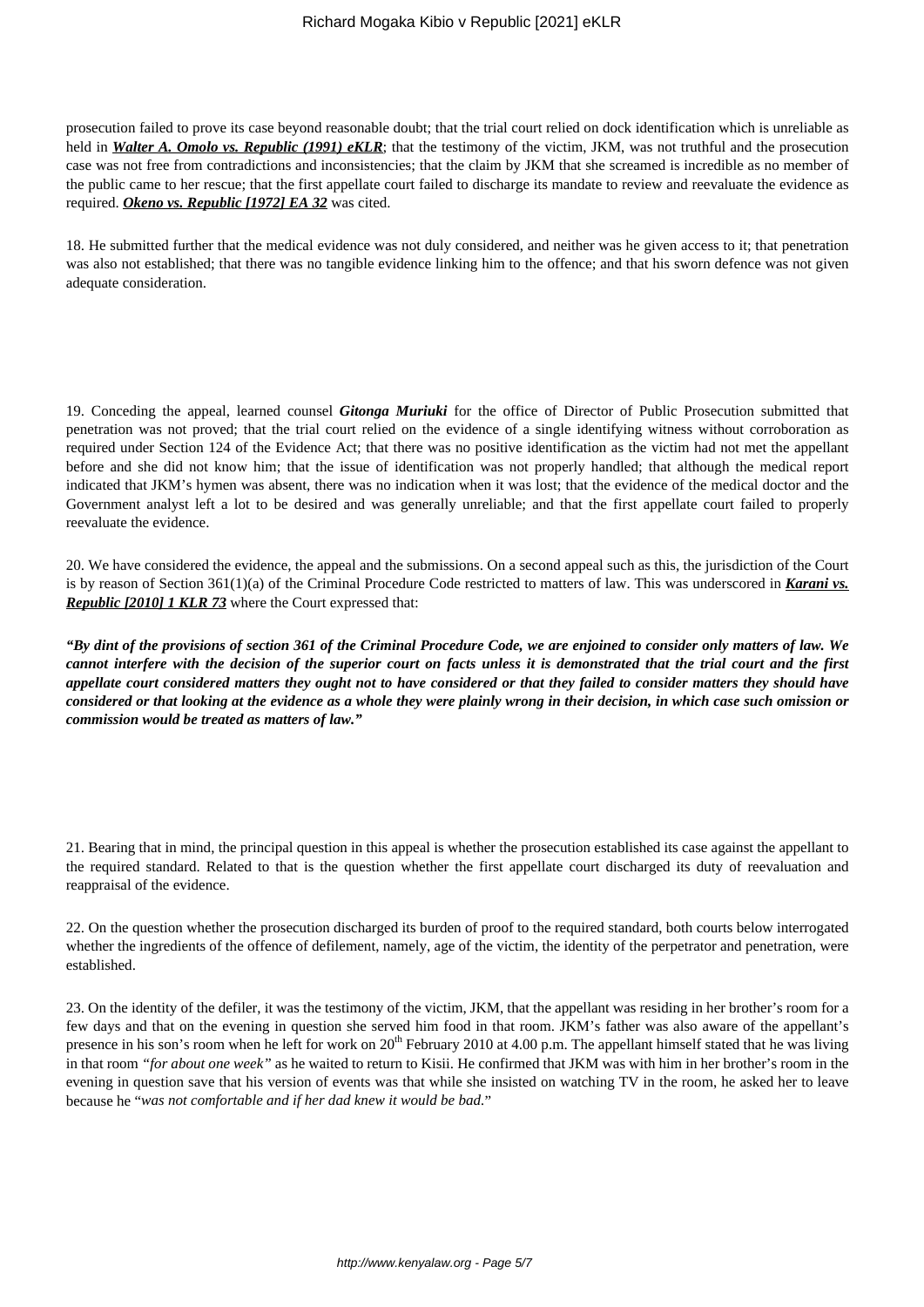24. Based on the foregoing, there is no doubt that the appellant was at the scene of crime. The only question was whose version of what transpired in that room was to be believed. Both courts below concluded that JKM was a truthful witness. On his part, the trial magistrate after reviewing and analyzing the evidence stated:

# *"I therefore find be evidence of the complainant very consistent and clear as to what transpired that night and I have no doubt in my mind that she was talking the truth. No wonder in cross examination the accused person had not much to ask the complainant."*

25. On appeal, the learned Judge of the High Court in determining who between the appellant and the complainant was telling the truth regarding the events of the night in question also concluded, upon reviewing the evidence, that the evidence of the complainant was consistent and that it was not shaken during cross examination.

26. There is therefore, concurrence by both courts below that there was sufficient evidence placing the appellant at the scene of crime and that JKM was a truthful witness. On a second appeal such as this, we have a duty:

*"…to pay homage to concurrent findings of fact made by the two courts below unless such findings are based on no evidence at all or on a perversion of the evidence, or unless on the totality of the evidence, no reasonable tribunal properly directing itself would arrive at such findings. That would mean that the decision is bad in law, thus entitling this Court to interfere." Adan Muraguri Mungara vs. Republic [2010] eKLR."*

27. As to whether penetration was proved, there was the testimony of JKM who gave a detailed account of what happened in her brother's room when she returned to collect the plate. In her words:

**"***He removed all of my clothes …a skirt and jacket and a panty he removed the clothes as he pressed me with one hand as he lay on top of me and with the other hand he removed my clothes. I lay on my back he lay on top of me and he then removed a trouser he wore and he did to me bad habit. Tabia Mbaya he had not worn underwear he inserted his urinating organ into my organ for urinating. He used his thing (penis) and he inserted it in inside my vagina. I felt pain and I bled because my petticoat and panty had blood***."**

28. She reported the incident to her father immediately he got home the following morning and remained consistent even as she narrated to the investigating officer (PW6) what had transpired. The evidence of Dr. Kamau (PW2) who examined JKM on 23<sup>rd</sup> February 2021 at the hospital where she was admitted confirmed that although *"her external genitals were normal, her hymen was torn, and also the posterior vagina wall was torn, it oozed blood."* The medical report of Dr. Mulombe which was produced by Dr. Thuo (PW5) also indicated that medical examination of JKM *"revealed no vagina or cervical tears, the hymen was absent"* and was discharged with diagnosis of *"sexual assault"*.

29. Those medical reports corroborated the testimony of JKM, and it is somewhat baffling that learned counsel for the ODPP conceded the appeal on grounds that penetration was not established. Moreover, under the proviso to Section 124 of the Evidence Act, the trial court, satisfied as it was that JKM was telling the truth for the reasons indicated was entitled to convict based on her evidence.

30. We are satisfied that the High Court duly discharged its duty and subjected the evidence *"to a fresh and exhaustive examination (Pandya vs. Republic (1957) EA. (336)"* and arrived at its own well-founded findings and conclusions. See *Okeno vs. Republic [1972] EA 32.*